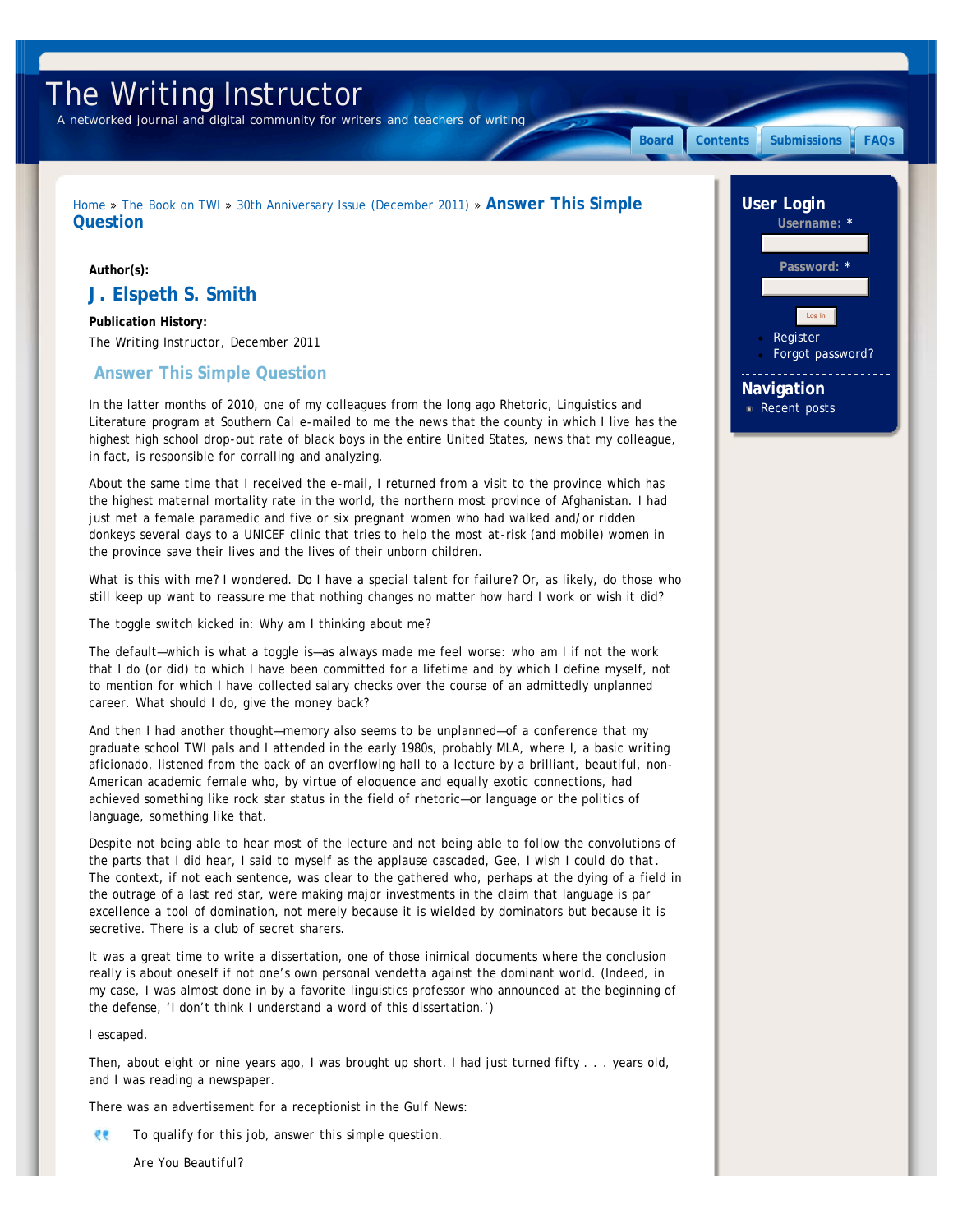*You should look attractive, be below 30 years of age, fluent in English and possess exceptionally good telephone manners.*

*Mail your CV with a recent photograph to: AGA Advertising & Marketing, the region's fastest growing agency network.*

Classified ads like this are probably not what my readers are used to seeing. Me either.

The gulf of the *Gulf News* was the Arabian Gulf, and the advertisement appeared in the early 2000s when I lived as an expatriate and taught in one of the small countries<sup>1</sup> that border the Arabian gulf. I was perplexed, too, though being perplexed is a sort of life condition with me.

The thing that bothered me about the particular ad was how the words managed to violate every possible applicant who might qualify—the young and beautiful—as well as those who might not qualify—everyone else on the planet and, of course, me.

So I began to write this essay about qualifications. But, as it turns out, the essay is also about language.

I was sure, of course, that I did not qualify. Age thirty was ancient history. I speak with a southern American twang, which makes other expatriates wince. As for attractive, when I was a very young waitress (actually, I was a pre-waitress, the one who shows up at the table with a pitcher of water prior to the appearance of the real waitress), a customer asked me, "Is that smile fake?"

I am unqualified for many jobs—actually, for most jobs—so it's not the fact of being unqualified that perplexed me. It was the palpable sense that the ad undermined the meaning of qualifications in ways reminiscent of the time when I *was* thirty. Indeed, what the ad said to me was that the chief thing to know about qualifications is their lineage.

In the Gulf country where I worked, the national women are covered from head to toe in black. Some women wear long black gloves, as well. Should a national woman apply for the job, the only photograph she might provide would have been taken when she was under ten years old. That, of course, would probably be before she could speak English. Thus, no competitors for this job would have been national women.

Of course, no national women would ever answer such an ad much less be a receptionist. The women to whom the ad is directed are *other* women, women from Europe, America, possibly Asia, or from more liberal yet substantially poorer Middle Eastern countries such as Syria or Lebanon where many women wear short skirts and mascara. These women live outside of their own countries in order to work. Every receptionist job, secretarial job, personal assistant job, executive personal secretary job is advertised for females, albeit not for covered females or old or ugly ones.

To be sure, not all other women are qualified, either. The job for which Sri Lankan and Bangladeshi women are solicited is maid. Sudanese women, though often Arab, are usually too dark skinned to sit in receptionist's offices. (Some national women also have dark skin but their darkness is not a factor in their not being receptionists.)

Of course, once non-national, under age thirty, potential receptionists clear the hurdles of beauty and the English language, they must enlist the services of an importer, which, of course, is a man. This ad does not say it, mostly because it is illegal in many cases, but the women that the marketing agency really hopes to hire are those who come into the country on husbands' or fathers' visas.

The successful female applicant for the marketing job can emerge only from among the expatriates who make up 90% of the country's population, and everyone in that 90% must have appropriate visas to maintain residence. Men can sponsor their wives and daughters (and sons until the age of 18) but the men, themselves, must be sponsored by the employer or company for whom they work. Such visas are expensive, and the men in the lowest paid jobs must purchase their own visas through paycheck deduction. However, a marketing company can hire a woman who is attached to a man's visa for free. The bonus is that the company can decline to offer benefits—like housing or health insurance—since it does not sponsor the visa holder.

These, then, are the paradoxes, or perplexities, if you will. Women who possess a certain, what —*fluency?*—of body parts and language are more employable than covered-up women whether or not fluent. Is it more sexist to qualify for a job because a 'pretty' woman can be seen or more sexist not to qualify because she can't be seen or because she isn't a pretty woman, open or shut? But no woman is employable absent permission of a father or, at least, a father figure, some of whom allow their daughters to take off more clothes than others, bringing to light dark skin color. Are some fathers more liberal or just poorer?

A caveat: This is not to be confused with the idea that clothes or lack of them makes the worker.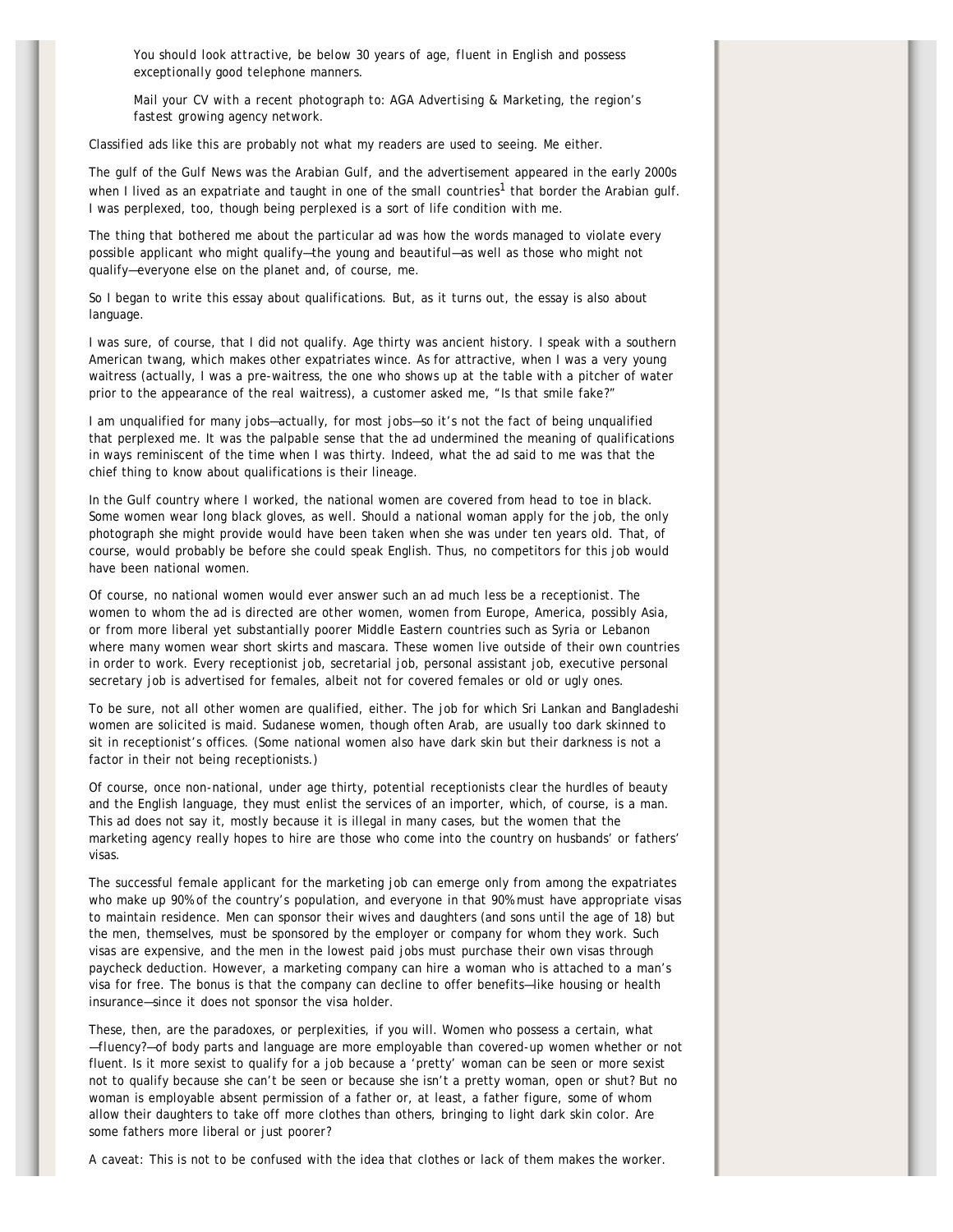Indeed, almost nothing about national women's clothing itself is incompatible with working (which is not to advocate sexist jobs). Obviously, a lot of clothes are not inhibitors to job performance for Arab men—from the taxi drivers and Pakistani laborers who drive vehicles and backhoes in 120 degree sun to national ministers and stock brokers in Islamic banks. They all wear long flowing tunics over trousers with various headgear and face cloths. In fact, the only major difference between the tunics and head scarves of national men and other men is that nationals wear pure white, a distinction that links them to their ladies' slate black and divides them all.

#### As long as their ladies are fluent in English.

My distress is not, in my view, a simple case of my having misplaced my sympathy. I know who has it worse, and it's the Bangladeshi maid. The issue is that this country's mandate(oil, apparently, is not forever) to the universities that it so generously funds is to put its national women to work, and to do so the country has established elite women's universities to make it happen. The truth is that what has got me so exercised about this classified ad is less its offensiveness than a fear that once again I have found myself doing exactly the opposite of what I think I am doing.

#### So, exactly what is my part in this?

Let me put it this way: the chief qualification for the employment of the country's national women is their literacy. English literacy, not Arabic. And who am I? Their English teacher. And what are my qualifications?

## This is the story.

A long time ago, I went to graduate school to get a degree in rhetoric, linguistics and literature (a degree that doesn't exist anymore) because I had a problem with Black English. It started during my tenure as a graduate assistant in the English department in the same small southern university where I had earned my BA. I instructed students barely younger than I in the intricacies and eloquence of freshman composition. My training consisted of passing freshman composition when I was an undergraduate freshman. When I expressed some trepidation to the philosophy professor who had been my main advisor and support before I switched to English to get the MA (because even I knew that an MA in philosophy was only slightly more worthless than a PhD in Philosophy) and for which I was awarded the composition teaching assistantship, he said, "The best teaching in your life will be the first year." I think he was probably right, with one exception.

I could not teach my black students the third person singular. I wracked my philosophical brain. I raided the composition text books of the day. I checked out the "writing center modules" on error, all based on the *Harbrace College Handbook* modules on error. I hauled into my office black student after black student and showed each one the simplicity of adding an "s" to "he run fast." Finally, I collected and examined the papers of my offending students, and *I* wrote writing center modules. Nothing really worked. My best recollection is that most of these students passed the composition courses because, aside from conjugation, they had no trouble mastering the other exquisite skills of freshman essays.

But I wasn't content. I grew up creek-side southern, and I could smell discrimination just as easily as the next female hick though, being a white female, my vantage was somewhat upwind. It was the 70's. I obtained the MA, taught a while longer, and sent in applications to PhD programs, attaching with nervous pride the Black English modules and the second professional paper I had ever delivered titled, "The Cows of the Third Person Singular." Surely what possessed me to compose this title became even more apparent when I stepped upon the Los Angeles university campus to start the degree program. Black or white, I was a hick from the fields whose rural English accent was at least as incomprehensible to my professors as the deletion of a single letter in a handful of verbs in all the language was to me. When the advisor kept looking over my outstretched, waving hand and asking, "Where's Miss Stuckey?" I suddenly realized that the only thing I could say consistent with the expectation was, "I be ' over here."

At graduate school, suffice it to say, I got what was coming to me. I learned everything I will ever need to know about studies in syntax, semantics, language acquisition, socio-linguistics, psycholinguistics, rhetorical theory, reading theory, literary theory, and pedagogies of communication and composition that, by the time they were finished with me, explained Black English to my satisfaction and caused my professors the untold misery that surely afflicts those who must deal on a regular basis with someone who discovers she has been wrong all along.

Not only had I come to believe that black English isn't really a matter of English—in the sense of whether it has or hasn't enough features to be a matter of any language—but that a *solution* to Black English in the classroom had little to do with language. I had hoped, I am sure I had hoped, that a few creative strategies, divined from the sorcery of enlightened and profound study in graduate school, would repair not only the incremental damage to freshman compositions of eighteen year old black students but would re-dress the vast insinuations implied by such damage. If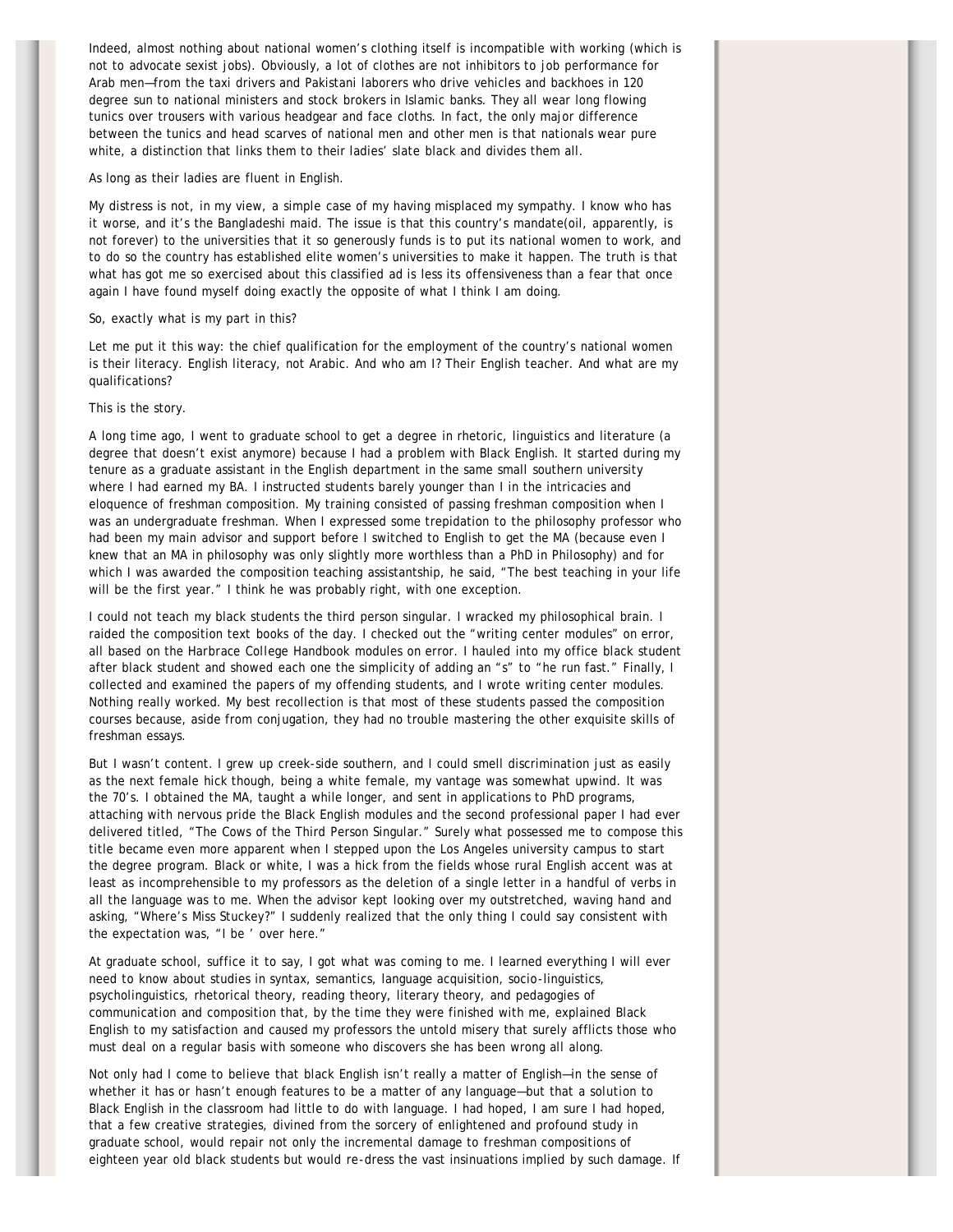I could show s-deficit students a simple way to liberate what were otherwise *literate* essays, mixed with a scrum of thoughtfulness, the student could handle the rest. In a word, I thought that fixing composition could fix discrimination.

Okay, so maybe I was stupid. By the end of the time I'd finished that graduate program in the mid-1980s I had another idea. Not only would I stop believing that literacy made all the difference, I would take it upon myself to inform the rest of the world that it didn't. I would, as it ultimately turned out, work all of the angles, but I would not sell out the important issues implicated in literacy. This would be an honorable pursuit, probably interesting, and something for which, after five years in the theory pit, I was imminently qualified. Plus, by the time I reached this conclusion, I needed a job.

There are many barriers in Education, spelt with a big E. As a graduate student in a composition program located in an English department, I was aware of the split, and sometimes the nastiness, between the literary *literati* and us. I had no idea of the Wall of Shame (Blame?) that stood between departments of English and Schools of Education, spelt with two big Es. Not only was this barrier impregnable, apparently I was the only English department PhD in history to get through graduate school without knowing of it.

Naturally, the first position that I took was a researcher's job in a university's English department directing a literacy project in the public schools. From beginning to end, the chief reason anyone from either camp—English or Education- spoke nicely to me was the grant money; this is hyperbole but true. The project appealed to me because it claimed to improve literacy—it did—while it really tried to improve children's lives.

I worked in rural public schools that rationed toilet paper. While debates raged about students' poor performance on standardized tests, the project I directed involved platoons of students taking on the roles of tutors and mentors for regular periods of time during the school day to improve their literacy<sup>2</sup>. The drill was not complicated. Usually, older students read to younger students. The project did not offer recompense to the public school teachers aside from a few piddling stipends in the beginning. The pedagogy relied on materials at hand, usually library or donated story books<sup>3</sup>.

The toilet-paper-rationing schools used scuffed and outdated library books, while the richer and whiter schools used newer and slicker library books, but the students all read books, pointed to pictures, and generally enjoyed each other's company. The most appealing part of the project appealing because (a) it worked and (b) it fit my new subversive paradigm for literacy—was that the tutors came from the ranks of the reading-challenged, the specially educated, and the remedial. These students wrote regular letters and reports about their tasks, and by and large they did very good work, better work than they did on standard reading lessons and fill-in-the-blank worksheets.

As it happened, many teachers liked the activity so much that they let their ordinary and even gifted students become tutors so that part of the subversiveness got watered down. The not-verygood readers, of course, were often very good tutors, as were the good and great readers.

There was a second subversive layer to the project, however, that was so secret that no one dared articulate it—and I mean, seriously, that teachers *knew* that were doing something ran counter to the *state department*. This subversion involved the idea that students and teachers could more or less embrace the diversity of the communities that existed inside the stultifying environment of their schools, of their experience of every day education. To say it another way, cross age tutoring gave teachers a way to do what football games did, every Friday night in most rural towns in the south, which was not only to recognize but darn near demand diversity, cherishing chubby young black boys as much as blue eyed blondes struggling , all 410 SATS in English and math, in the common frenzy to tear down the goal posts at the end of the opponent's field. This was important, I thought, because so much of the rest of school was spent undermining most semblances of community which school was. For example, the reason readers already came pre-labeled was their test scores, not the students' actual qualifications for reading or writing, much less their qualifications for helping others learn literacy. It was interesting to watch a little third grade hellion, turn into a couch pillow when snuggled up against a repeat fifth grader whose disquisitions on Curious George navigated decades of children's literature.

I allude to secrecy only because I was convinced that teachers both understood and championed this aspect of community in distinct counter position to the idiotic things they were mandated to do in class, things that teachers knew didn't work but that were increasingly measured. Things which teachers cursed under their breath.

Most of the teachers, and, for that matter, most of the school administrators, knew that students could form educational communities beneficial to all the members. Even when teachers saw poor students improve as a result of the tutoring, the improvement elicited less surprise than confirmation of their best pedagogical instincts. Indeed, most teachers fully grasped the inutility of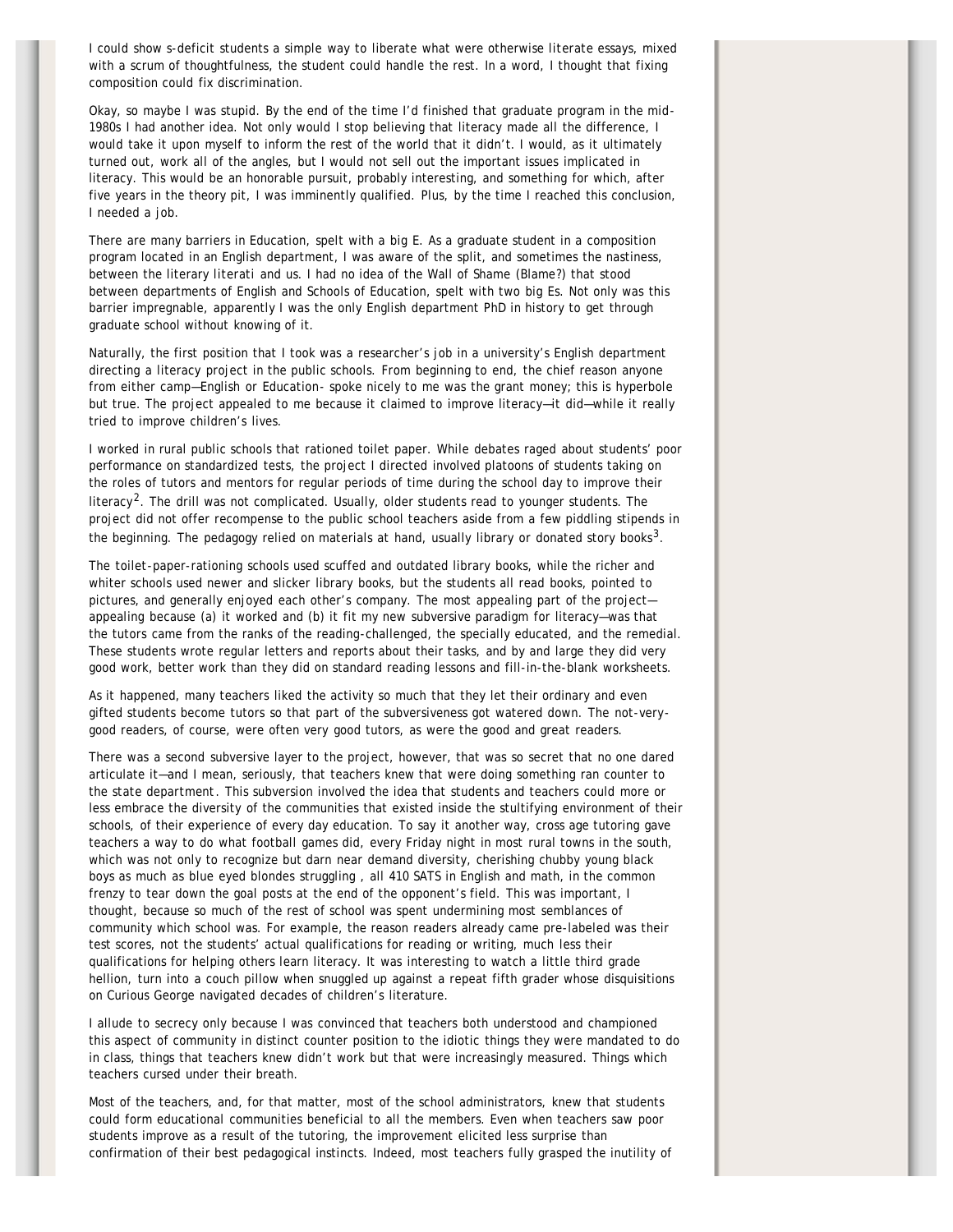chronic standardized testing, believed that massive assessment insulted the teacher's own pedagogical and instructional skills, and rued the wasted dollars spent on documenting the annual impact of poverty and race on student outcomes.

The subversion—Curious George was not nearly as dumb as I—was to entertain the idea that once the program gained traction, its simplicity, organizational flexibility, and value would change the daily routine that delivered education.

I dealt with hundreds of teachers. In fact, over time, as the reach of the project extended, I dealt with hundreds of graduate and undergraduate students and their professors (some English, some Education). They were almost to a man and woman, remarkable people, and they said things like, "We work in the trenches." For years when I looked at these highly committed, highly qualified people, I saw the capacity to do great things. What they saw when they looked at me was something I would deal with later, but the fact remains that I firmly believed these teachers-in one scenario—could have shut down every school house in the country to demand that bad schooling be replaced with good.

At first, of course, I was satisfied to simply remark *professionally* on the situation: the disparities and divisions among teaching and testing, schools and communities, Education and English, rural and urban, and so on. However, as we all watched these divisions deepen during the late 1990s with the implementation of an entirely new raft of federal and state accountability measures, I became more belligerent. Everyone knew on whose backs fell the harshest results, but no one did anything.

The conflict that irritated me most was the smug deployment of the African mantra—really, a defense of third world poverty—*it takes a village to raise a child*. This shield fronted the systematic destruction of every vestige of community carried out in its name. By the time the project ended, the state was closing all the small community schools and busing students to consolidated, big box districts and buildings. Teachers were required to spend more time preparing students for and giving tests; activities like tutoring were ended.

Whereas all that thousands of education officials—and the professionals in the schools and departments of English and Education, and in the National Council of Teachers of English and the National Education Association—could talk about were "villages," the villages inside their schools were being dismantled while the villages and neighborhoods and towns where people actually lived were losing the one center of community life that meant most to them.

It's not as though I had no conception of a big picture; after all, these were the reading list years of Derrida, Foucault, Said, and Freire, if not Hegel and Fanon. I had read these guys—and they were guys— to imply that picking apart power relationships is the first step to doing something, destabilization as a strategy rather than an end. But my guess is that none of these theorists had ever been in a rural southern school where not a lot of energy was spent rooting around for hidden agendas. As it happened, it was the occasion of my last "professional speech" that defined the obviousness for me and led me out of the door into which only the beckoning of an over determined Middle Eastern university could eventually lure me back.

The audience was the state chapter of a national reading association. Naturally, the members were 95% women. I was invited to tell the story of the tutoring project, a story with which many in the audience were familiar. I started the speech quietly, providing the usual narratives, anecdotes, and observations. But this time, as I had begun to do in the privacy of professional publications, I began to pull my punches. This was a room full of reading teachers. Why, I asked, in the name of poverty stricken children did experienced teachers like these bow to random mandates, participate in the destruction of communities, and adopt rigid and punitive pedagogies that surely did not raise the literacy levels of their students. What, I wanted to know, gave them the right to do damage when they knew better than those who told them to do it. They were *reading* teachers. Why did they act like illiterates who have no choice but to trust a boss man?

I have written elsewhere about what happened at the end of this tirade<sup>4</sup>. The room was rather quiet. There weren't any questions. When the conference chair dismissed us to lunch, and I started on my way through the crowd, an attractive, bustling teacher with a big handbag stopped me. She was digging in her bag, and she looked nonplussed but expectant. "Isn't this you?" she asked, pulling up a black-and-white paste-board photograph, the kind taken in the 1950s in the public schools I attended. The children were arranged in rows, their faces like postage stamps. "I knew when I saw your name in the program this had to be you," she said. "I have never had another Elspeth."

It was my first-grade teacher, the one who taught me and the twenty-four other small, six year old white students in her class every morning at her wooden desk at the front of the room to sound out vowels and consonants until we learned to read. Indeed, with the greatest sense of . . . what, irony? . . . I had walked into that same school building numerous times while working with teachers and students in the tutoring project, but this teacher had long ago moved to another part of the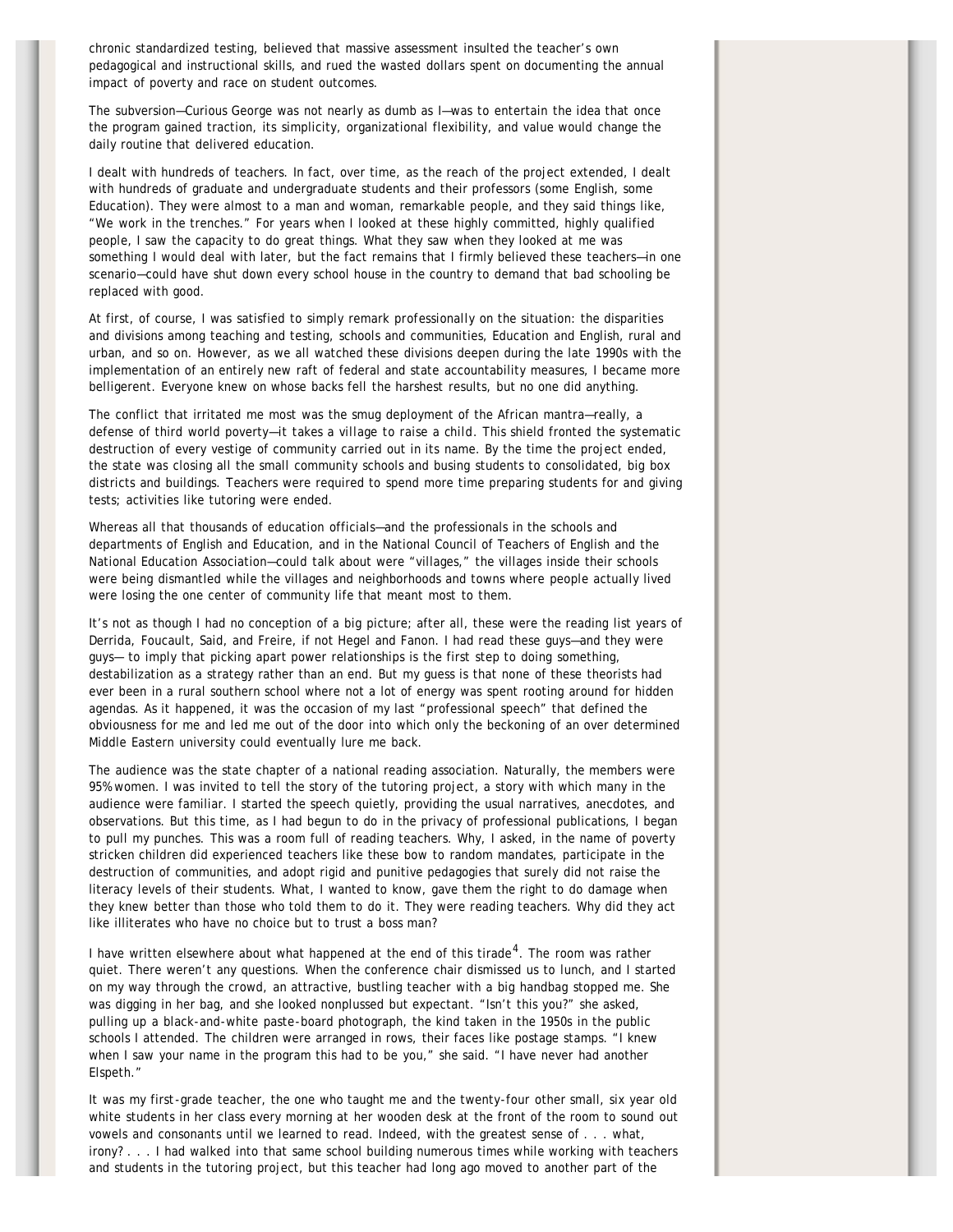state. The greatest irony, of course, is that 12 miles away, I had also walked into the one-room school building where innumerable African American elementary children learned to read at the wooden desk of their teacher while I was bused to town.

Mrs. Thompson smiled. "I look a little older now," she said. I could hardly speak. "Me, too," I sighed.

Courtenay Cazden, the eminent Harvard educator and teacher of literacy, once scribbled a note to me that said people who tear down education think they've accomplished something. She advised me to continue to work hard but to keep my tongue in my head. Of course, I wish I had listened, but there was more to it than that. The loggerhead I had now reached made me wonder what I was doing in Education, spelt with a big E, anyway. English with a big E seemed hardly more compelling. What was no longer tenable was my thinking that I knew the solutions for literacy, because I did not.

There is plenty to be done outside of education proper. For a few years, I left the university to work in organizations that supported social programs. I spent a great deal of time, for example, trying to sort out the adoption bureaucracy and to reconnect jumbles of funding streams to lowwage single mothers and their children. I also worked for a remarkable youth services organization that wanted nothing so much as to understand which of its wildly diverse programs was most effective, a search that led me to definitions and evaluations of effectiveness that, while far from perfect, certainly provided greater feedback and autonomy than standardized testing. I learned a new appreciation for "data," an appreciation that education had almost completely robbed from me. I also got paid more, which I liked.

But the middle of the night seems to be the time of epiphanies or crises or just staring at the walls, and one middle of the night on my side of the world turned out to be a morning in the east. Would I consider an English position in a start-up university for women in a country where women did not have routine access to a higher education? I could be an associate professor and work on writingacross-the-curriculum.

### How could I not?

On the other hand, what did I expect?

In the Arabian Gulf region, I worked for two new universities. The first was a federal institution for women who graduate from high school with the highest marks. The facilities were state of the art. Every freshman woman began university with a laptop, an e-address, and an on-line course organizer. The chief disciplinary majors were business, media, and information science. A capstone experience was required, and there was a brilliant, credit-bearing "outcomes course" that trained young women to identify, benchmark, and evaluate their own progress.

There was also in the university library a secret room that housed the biology and art books containing pictures and photographs of naked people, birth canals, and oddly sexed angels hovering over Madonna and child. The *can-you-believe-this?* reaction of Americans and Brits wagging their heads was rather tempered in my case by the recollection of controversies in southern states over sex education manuals that depict genitalia or recommend birth control pills. In school districts where I had worked, members of the community who never roused themselves to attend a PTA meeting showed up in full force at boards-of-education meetings to threaten board members with hellfire and defeat in the next election if sex education were not dropped. Unless I miss my quess, this is not a controversy that will go away any more easily in the West than the East.

The second university where I worked was private and co-ed, but the genders attended classes in a bifurcated building. No state of the art here, the building was a modified furniture store. This university admitted students whose origins were elsewhere in the Arab world; in my classes were Egyptians, Lebanese, Jordanians, Syrians, Palestinians, Iraqis, Omani, *and* national, e.g., native born students.

As usual, the national students were swaddled in black and white; however, the clothing of other Arab students ran the gamut. The non-national men tended toward western male grunge wear dungarees, t-shirts, and, as they say in this part of the world, trainers on their feet. The nonnational women shook their booties. Some did wear traditional scarves and skirts of many colors, but many wore low-cut blouses, hip hugging jeans, chains-as-belts, spike heels and boots, and elaborate make-up. Once, I had to keep averting my eyes from a very shy and buxom young student who occasionally wore a well-ventilated t-shirt until apparently someone advised her to wear a blouse underneath, which she did.

The effect of this mosaic was dizzying, and certainly there were many things to which I was not privy. Yet the revelation to me is that every time I tried to make sense of this alternate reality I fell into my own. As an undergraduate, *I* went to a women's college, and the first year, *I* had to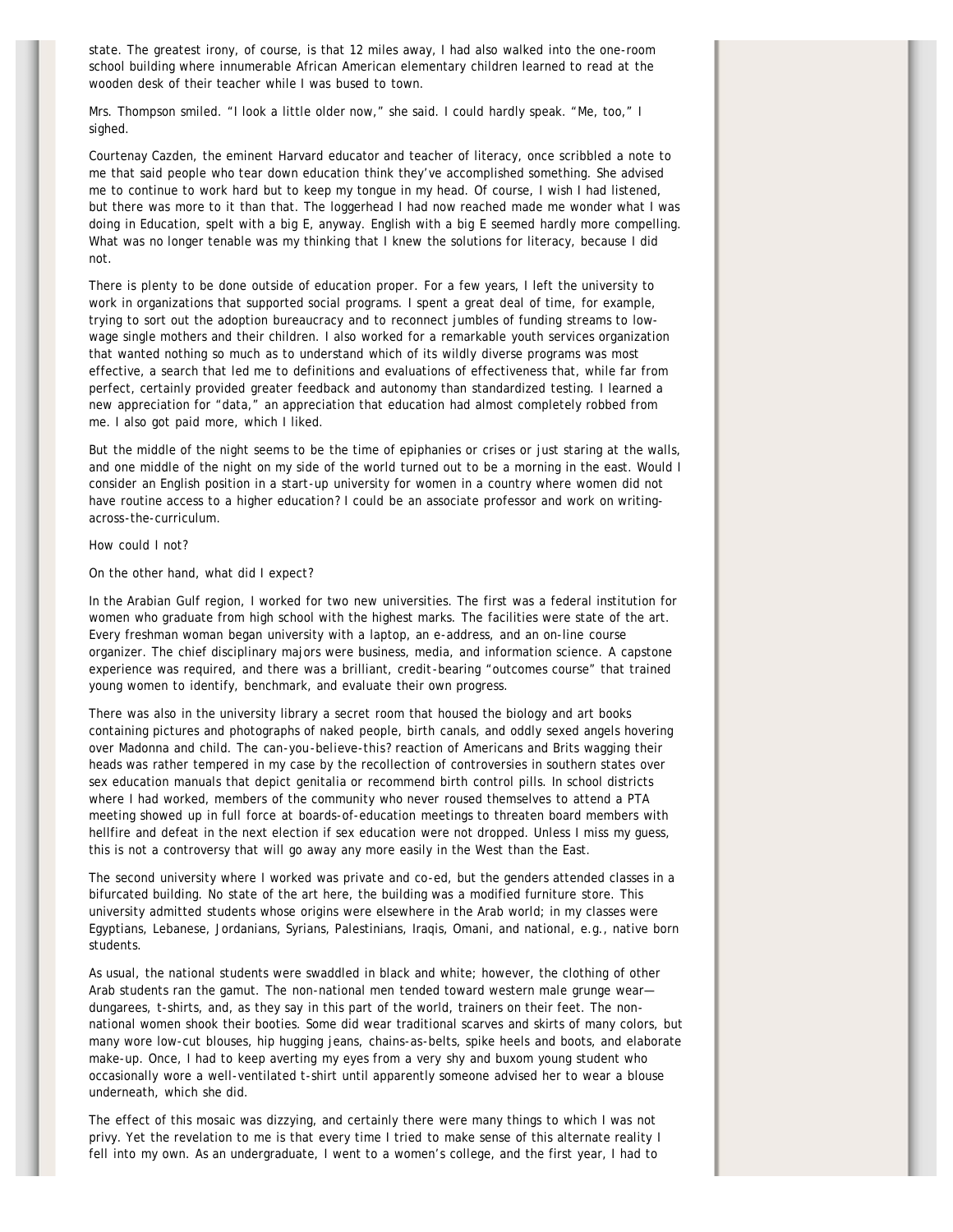have a parent's permission to go off campus on a date. Of course, I wore blue jeans and raggedy tshirts but my mother, who had gone to the same college, wore uniforms every day when she had attended. The semester preceding my graduation, the college admitted men for the first time in its history else it threatened to go out of business and throw us in the street. (It would be another twenty years before it occurred to a critical mass of voters that the state-run single-gender college for men was paid for by female tax-dollars, too, and the court case that females finally won cost millions and millions of everyone's taxes to sustain a last gasp of the state's patriarchy.)

In other words, the almost tactile conundrum of mixing literacy, female education, social backwardness (really, hiding Raphael is just as backward as refusing to print a picture of a condom), and nationalism caused me to interrogate almost every motive I have ever had.

A male student in flowing white robes (an angel?) would dash into my cubicle-sized office to say that his father has threatened him with death if I didn't change a C to an A; nine seconds later, a small, veiled and gloved girl would weep to say that her husband, a medical doctor, is on the way to see me because he has just returned from Canada and needs to know her grade; a few minutes later, another veiled young woman—riding a motorized scooter because she was born with a genetic malady—would stop by to drop off a revision of an essay that is already marked with an A+.

But these were not the confusions that held the greatest fascination for me. Indeed, the revelation that ultimately penetrated my consciousness in the Middle East was not about the contradictions and confusions of women and gender or the power of grades in the classroom *at all*. The revelation was the classroom, itself.

There is another wall in the land of English besides the Wall of Shame between English and Education. This wall, I discovered—which must make my ignorance legendary—separates English from the Teaching of English as a Second or Foreign Language (then known as TESL or TEFL).

Again, forgive my doltishness. The number of foreign language teachers who know about this wall is vast, and their behavior is completely justified. Not only are these teachers not-English and not-Education, they are not-tenurable. In higher education, teaching the English language to non-native speakers in their native universities proceeds like this.

First, the university constructs or co-opts a completely separate building or wing where it sets up language instruction *apart from the other disciplines*. Then, it crams as many second language teachers as possible into the smallest amount of space as possible, filling the classes with double and triple the optimum number of students. The TESL/TEFL teachers assume a substantially higher number of contact hours than is a usual load even for entry level faculty in English or Education, and they follow a traditional, 19th century hierarchy—or, one similar to recent hierarchies of literacy instruction in South Carolina—whereby students matriculate through levels of ability until the students achieve an acceptable score on a standardized exam.

The number of levels is not uniform, and rejiggering the levels is a fairly common practice. I taught at one university that had eight levels, reduced them to six, and then re-stored the originals as sub-levels. The same goes for the length of class periods as well as duration of the course—six weeks, ten weeks, sixteen? It is not unusual for the ESL students to follow a completely different schedule than the rest of the university.

Of course, by far the greatest numbers of students at the university in non-English speaking countries, such as the Middle East, are in the ESL classes. This is because students in their native country—at least this native country—are now being educated almost exclusively in English, the *lingua franca* of the marketplace and everything else (there is nothing other than the marketplace). It makes perfect sense, therefore, that these second language classes bear no credit, that the instructors are paid the least and given the most hours of the faculty, and that no one else in the university takes responsibility for language learning. What the rest of the faculty wants, in fact, is the timely delivery of highly literate, smoothly accomplished English speakers with lovely accents and good spelling.

The TESL/TEFL research and scholarship scene is not without its squabbles, of course. There is the hauntingly familiar debate pitting language acquisition against the value of performance, and there is an inexplicable allegiance to parsing skills into "listening," "speaking," "reading," "writing," and "grammar." The "theory" vs. "applied" debate also marks a big demarcation, one which seems to reflect teachers' pay grades rather than what students learn. That is, the applied crowd is paid less.

Of course, the matter of effectiveness—drumbeats in the distance—raises its specter. Indeed, there is a kind of two-faced gatekeeper operation going on here. On the one hand, the TESL/TEFL teachers, whom I began to call grasshoppers because they jump from country to country to suit their own lives and ambitions, have inverse power to their position. Although their stated goal is to produce the best English speakers and writers in the shortest amount of time, success means fewer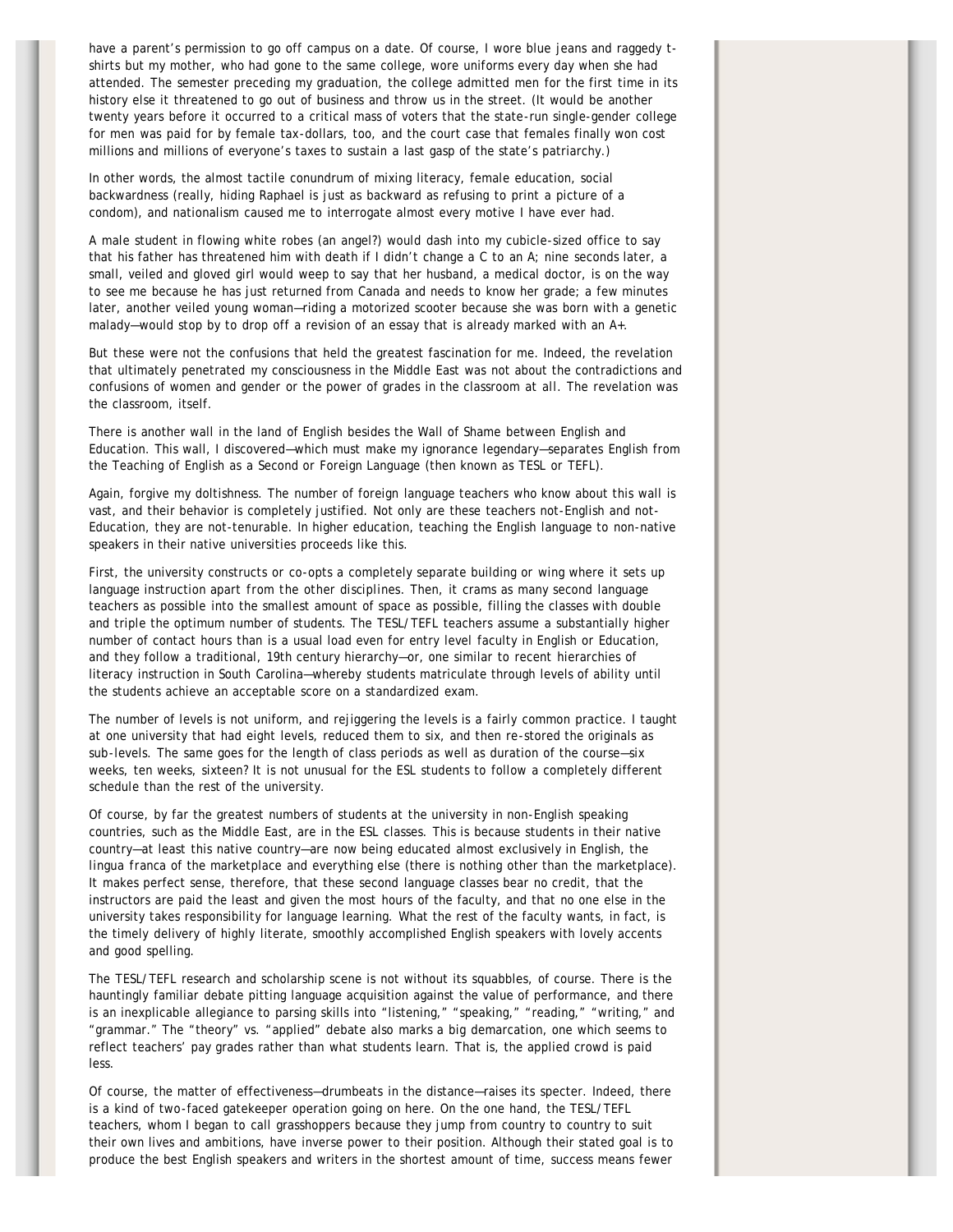or less durable jobs for them.

On the other hand, as dedicated as the members of the professoriate are to keeping language teachers out of their buildings, they are beholden to these teachers to provide cut-off enrollments for academic courses. Thus there is always a struggle to determine who is most responsible—or irresponsible— for student performance. The result is a palpable rise and fall in student learning as practice responds to prevailing politics or, more likely, inertia rather than flexible teaching or, even, fidelity to success.

The quietest contradiction of all, however, seems to be replicated in every academic venue that has to do with reading and writing. To wit, despite the research, and there is plenty of it, no one really knows what works. On one extreme of this is James Sledd's infamous question regarding the paradigmatic shift in the composition field in the 1980's. "Would you," grouched Sledd, "buy a car from a salesman who hawked the process?"

Less to restore my credibility than my sanity when faced with situations such as these, I often went back to Mina Shaughnessy. Not only did Shaughnessy thirty years ago point out that English teachers are unable to teach writing to those who do not already know how to do it, but she also provided what she must have held as the motivation to learn to teach. A writer who searches for the right meaning, she said, "is doing more than retrieving words from his memory: he is advancing his thought," which is how I thought it worked for me. For example, in 2003 when Iraqi women held up misspelled, hand-printed placards protesting Donald Rumsfeld's policies, I (and everyone else in the Middle East) understood the meaning.

This promise, however, is the one that I appear to have forfeited, undermined, failed to deliver, or just stopped understanding. The (former) Secretary of Defense is to the point. Even if ideology is what it's all about, who in the linoleum halls of global education sets this gear in motion? For the life of me—and that is exactly what I mean—I cannot understand why an Ed.D. in English Education, a Ph.D. in Composition, and an M.A. in TEFL who work long into the night to mark papers and prepare curriculum don't cross paths during the day.

Clearly, I am getting less and less qualified. It gives me the absolute creeps, in fact, to acknowledge that no matter the value of my qualifications in a particular setting, they never quite seem to jibe with the mission. Perhaps it is like hiding one's body parts under a cloak in a society which markets women's youth and good looks. Who is really free in this picture? Indeed, even if I find the justification to cut myself some slack in a world of hurt and desperation, I have yet to find permission—or maybe it's just brains—to stop thinking that the answer will materialize if I stick with it. Unlike reading about how cool it is to live in the gap, or the fissure, or the sediment of meaning, there was no archeological—well, no geographical—rescue for me.

So when I realized the end to which this essay was making its way, the revelation inspired a kind of relief and direction that is compatible with life's dire ways. I needed less to wonder why the inexplicable seems to follow me wherever I go as to remember where in my perplexed life it all began.

About 55 years ago in a small, rural village in South Carolina lived Eliza Briggs, a black maid who worked in a white hotel that was located along a highway busy enough to keep her in a job for the rest of her life. One day, she was asked to sign a petition to sue the school district for discrimination, and, even though she did not have children in school, she signed. At the time, she and her fellow petitioners were most exercised at the refusal of the school district to pay for repairs on the used school bus that black parents had purchased to ferry black children eight miles to school.

"Well, she said, "when I was going, I had to walk two-and-a-half miles: cold, wet, just how you get there, you get there. You wet up, it rain, the whites pass by in the bus. And you be near a mud hole, they speed the bus up to wet you up. So I feel like our children need more education, more facilities, and a better education. So we decided, well, enough for our children, for all who need it. All over the world, let them enjoy some of the good things."

In retrospect, the consequences seem foregone.

"I was working at the Summerton Motel, and this man, he work us, Greenborough, he work us real good. And the White Council, they came down there and told him that, if he didn't fire the women who signed the petition, that they would close the business down. ... So then he called us in, and asked all who that signed the petition, would we take our name off the petition in order to work. … I told him, no, I didn't want to do that, because we be hurting the children, and I rather give my job up, and keep my name on there. So in about two week's time, I was fired."

So there it all was, a simple case of lineage—race, gender, nation, language.

It's easy enough today for me to look back and see how the erasure of Black English became the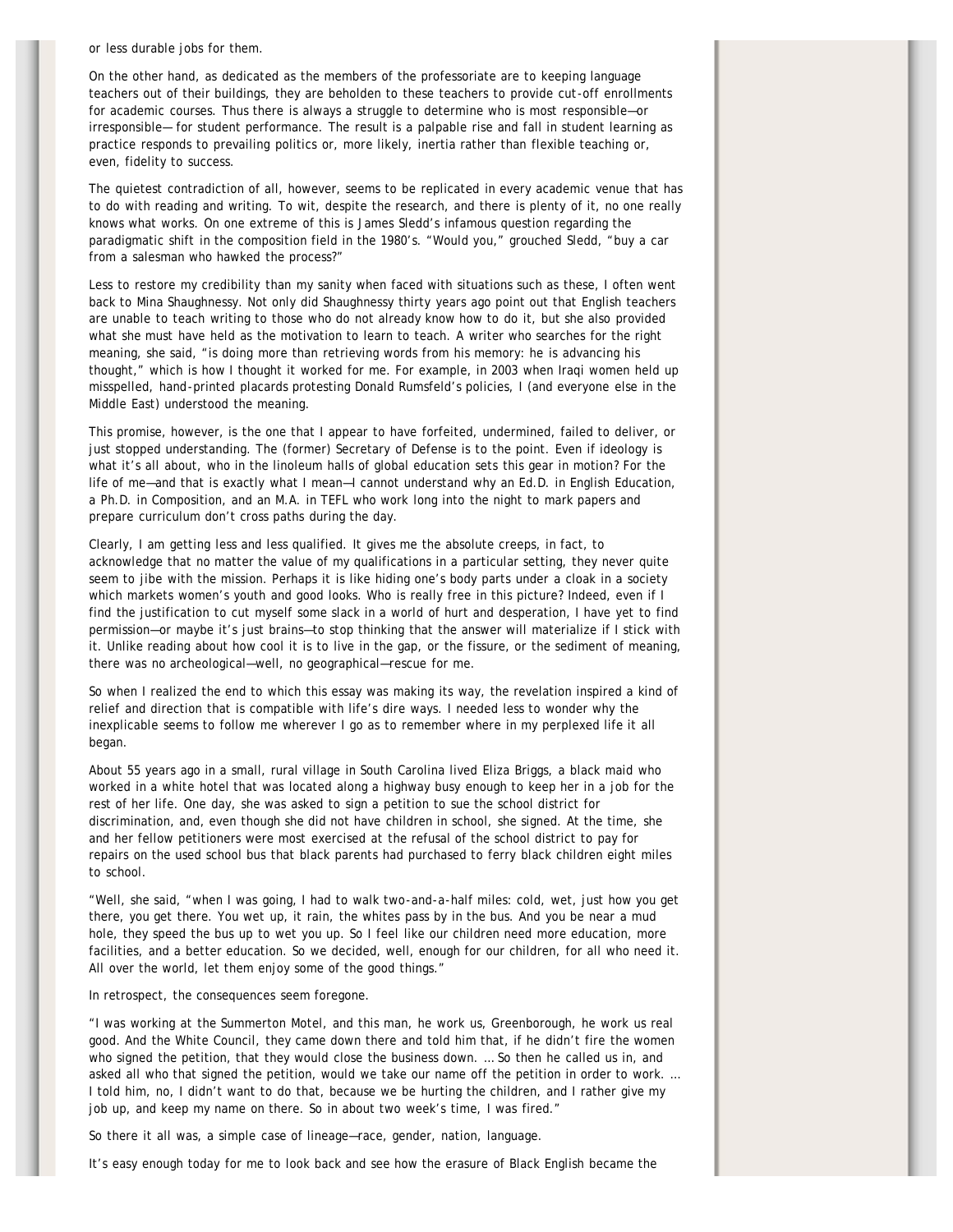first goal in my pursuit of qualifications. It is less easy to understand why it has taken me half a century to recognize that Black English is the only language that ever had a prayer of saving me. What has relieved me of one qualification after another is not ideology but opportunity, the opportunity that cost Eliza Briggs her job.

In 1952, Briggs v. Elliott went to the Supreme Court as part of Brown v. the Board of Education, Topeka, Kansas. Fifty years later, the public schools in Summerton, South Carolina, participated in the literacy project I directed. When I met with the teachers to describe the project, some of them rolled their eyes. I was a white girl with a grant; where did I think the ideas of children tutoring each other came from? Yet we expanded the project year after year, until the school district collapsed under the weight of test scores, and, as described earlier, I did, too.

Today, the veritable purity of Eliza Brigg's vernacular Black English is virtually gone from South Carolina, as are the tobacco sheds and company stores—although Rick Ross and L'il Wayne and maybe, even, P. Diddy must *work themselves real good* to achieve language of similar (and dissimilar) grit. Eliza Briggs, herself, is an icon, her way with the third person singular enshrined in a principle that, unless I miss my guess, no longer requires explication.

Yet the truth is that the day after Eliza Briggs refused to remove her name from the petition to recognize the smallest modicum of fairness for black children—or, as she said, *children all over the world*—no one in all likelihood put forth the question that was most pressing to her life, presented her with a likely classified ad: "Can you clean bathrooms, make beds, wash sheets? If so. . ." Indeed, it would be decades and decades before the explanations of Eliza Briggs were sought, or her courage and the courage of her peers sufficiently recognized.

The truth is that I began this essay nearly a decade ago because the advertisement for smiling females on the Arabian Gulf offended me, *personally*. My first reaction—because I was looking for a job when I saw the ad—was *"How dare they?"*

Well, kiddo, they dare. The world still works to the advantage of people who already work it and those people, of whom Greenborough is a serviceable example, *work you real good* wherever and in whatever capacity they can. An even more general question—forgive me Barbara Ehrenerich for repeating the obvious—is why working women from Mississippi to the Middle East almost always find themselves in the crosshair of blame It has taken me years to stop asking myself why these women don't just stop wearing burkas just as Bill Clinton—a pork belly guy if ever there was one—got lots of mileage from nodding his grave head over welfare cheats who needed to wise up. The question, stupid, is not the clothes. The question is why the alienation of poverty is so easily dismissed.

So, putting aside the struggle with my own perplexity and personal sense of grief, what I am trying to get at is this: If language is not the linchpin to a better world and the people who teach and study writing are not on the ramparts, then what are we to learn from the actions of a young, black hotel maid in 1950 who executed the one literacy skill that would get her in trouble and did it, anyway.

Today, the professionalizing, in-fighting, ever increasing throngs of accommodating language teachers in the world, among whom I have counted myself every month I collect a check, seem unlikely to have the answer. Moreover, they, themselves, seem to possess the skills—despite the lip service—that are not the most valuable but the most *dispensable*.

Indeed, I hate to say it, but people like me (especially *younger* people like me) who come with the whole package—ESL, composition, theory, literature, research papers, basic language apps—are pretty attractive to employers who can dispense with one or two positions while the virtual language maid does whatever is needed to make students fluent and ready to fill the want ads.

It is the thought that I turn over in my mind when I wake up in the middle of the night: *being dispensable*. Certainly illiteracy continues to accrue to the millions of impoverished, dispossessed people, the fortunate among which turn themselves into economic refugees who labor in foreign countries to send home their monthly pay to feed children and pay school fees. Even in America, the most dispensable are high school drop outs.

You know what else I wonder in the middle of the night? I wonder who taught Eliza Briggs to write her name, who gave her the power to put herself and her job on the line?

This is when the faces of the people I have taught and the people who taught me jumble together. The endless rural roads merge with white, hot desert; ancient ivy-covered clock towers with old abandoned school houses; black veiled young girls and barefoot young black boys.

What is the connection between language and being dispensable?

It seems like such a simple question.

*Elspeth Smith works for a company that builds infrastructure—roads, bridges, and energy plants—in*